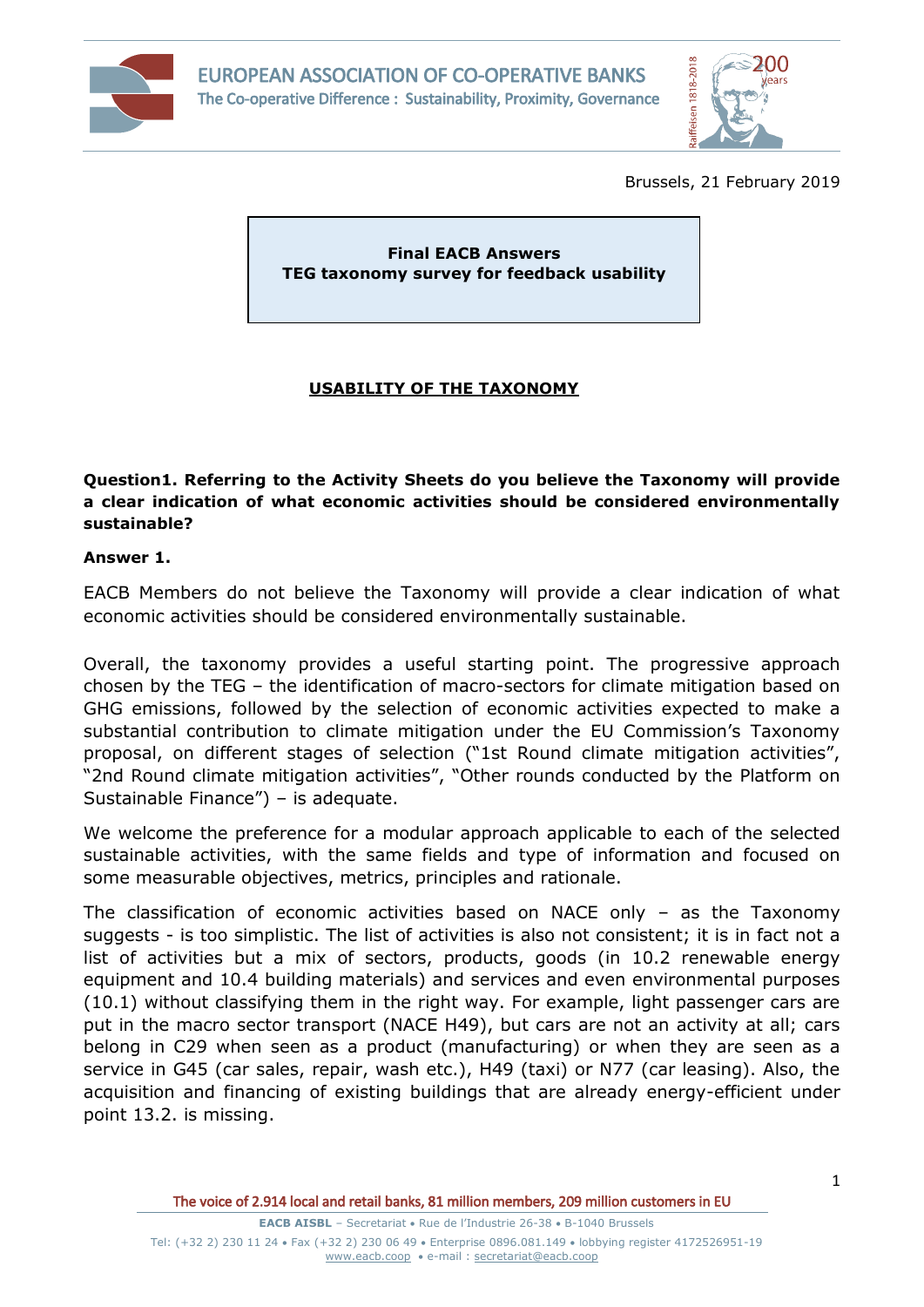



We are also concerned on the potential consequences if the taxonomy requirements are perceived too complicated or burdensome. If the required data is not efficiently available, the expenses for the collection of data and verification may lead to increase the expenses of the investment higher than anticipated with the taxonomy objectives.

## **Question 2. Do you expect any practical challenges within your organisation to classify an economic activity according to the taxonomy?**

## **Answer 2.**

There are significant challenges to be able to classify an economic activity according to the taxonomy, as indicated in the previous question, since the classification is not aligned with other classifications. Even though the taxonomy provides modular information with metrics, objectives and principles, there is significant room for interpretation and the need for an individual assessment and monitoring process of activities.

The applicability of such taxonomy -if possible at all- will require significant investments, in both - quantitative and qualitative assessment process, and information and communication systems (ICT) to identify if an economic activity is sustainable or not. Several tasks will be involved in implementing the taxonomy and integrating it with other systems used by credit institutions. Continuous maintenance will also be necessary, both updating the taxonomy, and classifying new information on activities, as it is added.

It is essential for financial markets participants to have sufficient time or systems to verify that the proposed metrics (see part D) are known at national level by their counterparties. The easiest way to achieve this is when the EU does not set new thresholds for the sustainable finance plan but when market participants must indicate which existing sustainability standards (including certifications, claims and declarations) or EU regulation they use. This work should be facilitated by EU/national institutions providing a mapping of already required metrics for other EU or national derivation purposes / regulations.

It may be both challenging and costly for retail customers (e.g. individual building owners) and SMEs to provide data/input for assessments as competences/knowledge. Therefore we propose to simplify this. The TEG should verify not only the fit for purpose of the metrics but also their simplicity to avoid creating unjustified competitive disadvantage for SMEs or burdensome costs for retail customers.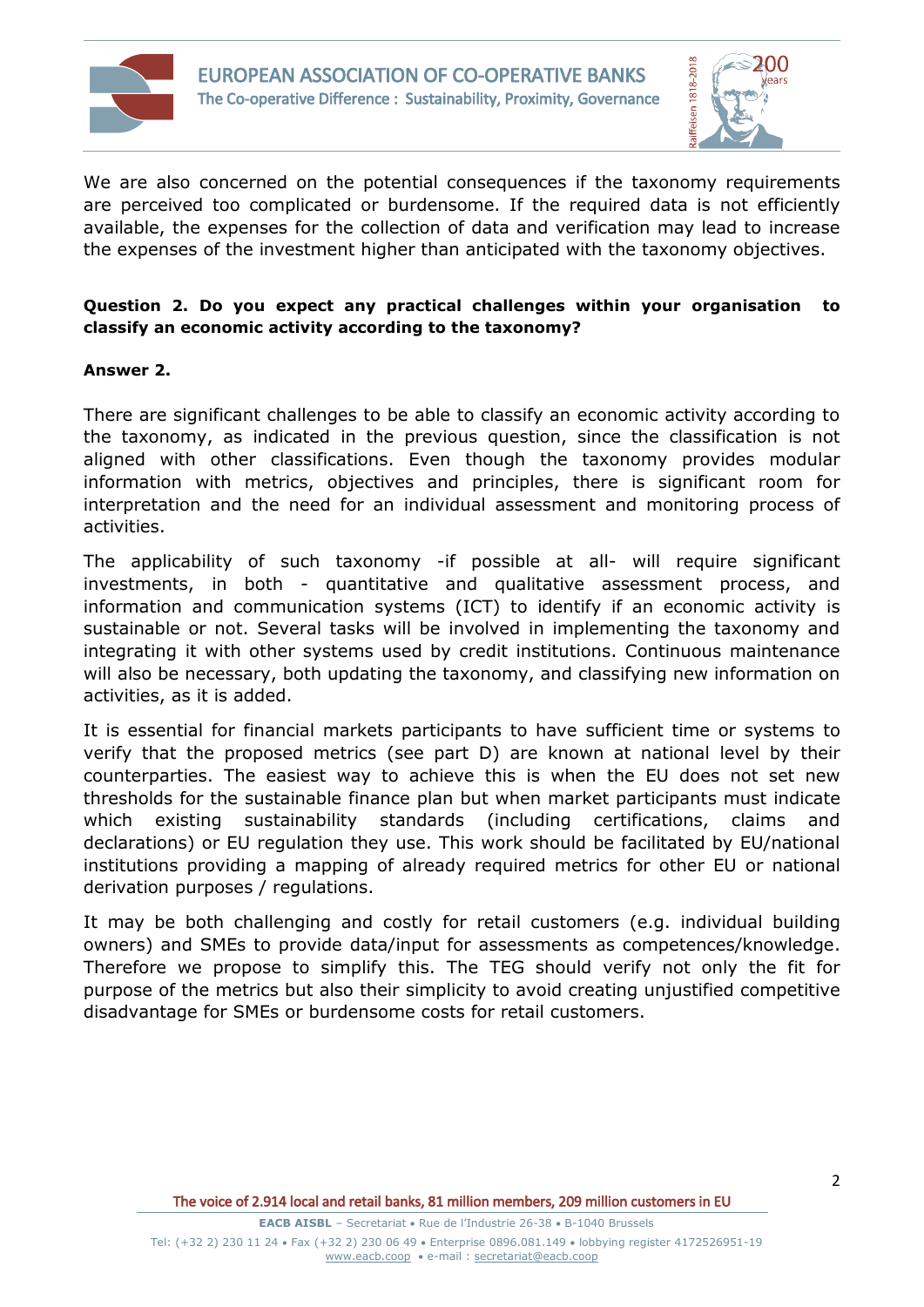



# **Question 3. For financial market participants: will the proposed structure and format of the Taxonomy enable you to comply with potential future disclosure obligations?**

#### **Answer 3.**

As stated before, the modular and objective approach applicable to each of the sustainable selected activities is welcomed. The need to disclose what the investments portfolio proportion of sustainable investments is, or the degree of sustainability of individual products, will depend however on the ability to actually apply the taxonomy in an automated way and justify why such an activity is sustainable.

Moreover it should also be noted that as some of the criteria seem more subjective than others, investors might interpret the criteria differently. It is necessary to get comparable information from companies to be able to comply with the proposed disclosure obligations.

Another concern is the highly qualitative conditions in the "do no harm significant assessment" for all activities, and also in the "mitigation criteria" for certain activities, where no quantitative threshold is presented. For sustainable finance disclosure we think it is sufficient when the companies demonstrate that they have the relevant policies in place to manage all projects in a responsible way.

## **Question 4. Is the proposed taxonomy approach sufficiently clear and usable for investment purposes?**

#### **Answer 4.**

First of all, it is important to highlight that according to the "Taxonomy regulation proposal" the taxonomy is not a mandatory list of activities in which to invest and, even funds targeting environmental objectives will not be limited to investing only in taxonomy-compliant activities. Therefore, the voluntary use, by investment firms and credit institutions, of a clear and usable taxonomy will be crucial to mobilize finance for sustainable growth.

We have some concerns that even if the taxonomy can provide a clear indication of what economic activities can be considered as environmentally sustainable, different approaches within different financial market participants regarding the same investment/activity may continue to exist. Making use of existing standards and frameworks, e.g. appropriate ISO standards, is important to ensure uniform application across markets and types of financial institutions.

The classification of the economic activities under the Taxonomy approach shall foster the disclosure of reliable, comparable and easy-to-use information by the economic actors, providing quantitative and qualitative elements which have to be certified by external experts/auditors in advance and can then be used and integrate by banks in their decision-making process. The whole process should be as simple as possible and not too much complex.